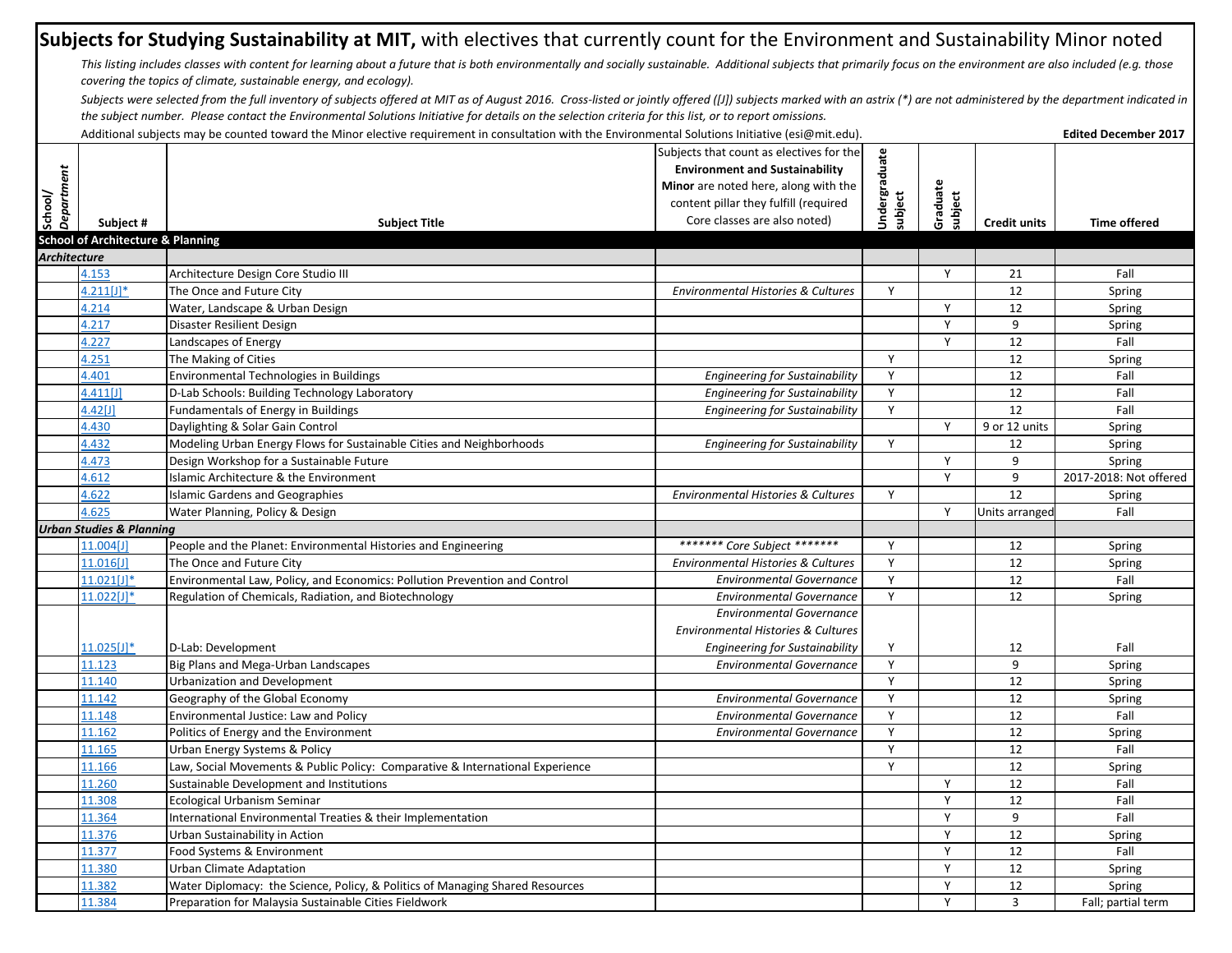| 11.385                                       | Malaysia Sustainable Cities Fieldwork                                                     |                                               |   | Y | 6              | <b>IAP</b>                 |
|----------------------------------------------|-------------------------------------------------------------------------------------------|-----------------------------------------------|---|---|----------------|----------------------------|
| 11.386                                       | Malaysia Sustainable Cities Practicum                                                     |                                               |   | Y | $\overline{3}$ | Spring; partial term       |
| 11.404                                       | Housing Policy & Planning in the US & Abroad                                              |                                               |   | Y | 12             | Spring                     |
| 11.436                                       | Housing Studio: Neighborhood Sustainability Plan                                          |                                               |   | Y | 15             | Spring                     |
| 11.533                                       | <b>Ecological Planning with GIS</b>                                                       |                                               |   | Y | 12             | Spring                     |
| 11.601                                       | Intro to Environmental Policy & Planning                                                  |                                               |   | Y | 12             | Fall                       |
| $11.630[J]$ *                                | Environmental Law, Policy, & Economics: Pollution Prevention and Control                  |                                               |   | Y | 12             | Fall                       |
|                                              |                                                                                           |                                               |   |   |                |                            |
| <b>School of Engineering</b>                 |                                                                                           |                                               |   |   |                |                            |
| <b>Civil &amp; Environmental Engineering</b> |                                                                                           |                                               |   |   |                |                            |
| 1.007                                        | Big Engineering: Small Solutions with a Large Impact                                      | <b>Engineering for Sustainability</b>         | Y |   | 6              | Fall                       |
| 1.011                                        | Project Evaluation and Management                                                         | <b>Engineering for Sustainability</b>         | Y |   | 12             | Spring                     |
| 1.013                                        | Senior Civil & Environmental Engineering Design Project                                   |                                               | Y |   | 12             | Spring                     |
|                                              |                                                                                           | <b>Environmental Histories &amp; Cultures</b> |   |   |                |                            |
| $1.016$ [J]                                  | Design for Complex Environmental Issues: Building Solutions and Communicating Ideas       | <b>Engineering for Sustainability</b>         | Y |   | 9              | Spring                     |
| 1.018A[J]                                    | Fundamentals of Ecology I                                                                 | Earth Systems & Climate Science               | Y |   | 6              |                            |
| & 1.018B[J]                                  | and Fundamentals of Ecology II                                                            | Earth Systems & Climate Science               | Y |   | 6              | Fall                       |
| 1.020                                        | Principles of Energy & Water Sustainability                                               |                                               | Y |   | 12             | Spring                     |
| 1.035                                        | Multiscale Characterization of Materials                                                  |                                               | Y |   | 12             | Spring                     |
| $.044$ [J]*                                  | Fundamentals of Energy in Buildings                                                       | <b>Engineering for Sustainability</b>         | Y |   | 12             | Fall                       |
| L.071                                        | Global Change Science                                                                     |                                               | Y |   | 12             | Fall                       |
| 1.075                                        | <b>Water Resource Systems</b>                                                             |                                               | Y |   | 12             | Fall                       |
| 1.078                                        | Introduction to Soil Science                                                              | Earth Systems & Climate Science               | Y |   | 12             | Fall                       |
| 1.080A                                       | <b>Environmental Chemistry I</b>                                                          | Earth Systems & Climate Science               | Y |   | 6              |                            |
| & 1.080B                                     | and Environmental Chemistry II                                                            | Earth Systems & Climate Science               | Y |   | 6              | Spring                     |
| $1.084[J]$ *                                 | <b>Systems Microbiology</b>                                                               | Earth Systems & Climate Science               | Y |   | 12             | Fall                       |
| 1.085                                        | Air Pollution                                                                             |                                               | Y |   | 12             | Fall                       |
| 1.089                                        | <b>Environmental Microbiology</b>                                                         | Earth Systems & Climate Science               | Y |   | 12             | Spring                     |
| or 1.089A                                    | <b>Environmental Microbiology I</b>                                                       | Earth Systems & Climate Science               | Y |   | 6              | Spring; first half of term |
| L.091                                        | Traveling Research Environmental Experience: Fieldwork                                    |                                               | Y |   | 3              | <b>IAP</b>                 |
| 1.092                                        | Traveling Research Environmental Experience: Fieldwork Analysis & Communication           |                                               | Y |   | 9              | Spring                     |
| 1.102                                        | Introduction to Civil & Environmental Engineering Design II                               |                                               | Y |   | 6              | Spring                     |
| 1.107                                        | Environmental Chemistry & Biology Lab                                                     |                                               | Y |   | 6              | Spring                     |
| 1.153                                        | Transportation Policy, the Environment, & Livable Communities                             |                                               | Y |   | 12             | Spring                     |
| 1.252                                        | <b>Urban Transportation Planning</b>                                                      |                                               |   | Y | 12             | Fall                       |
| 1.74                                         | Land, Water, Food, & Climate                                                              |                                               |   | Y | 6              | Spring                     |
| $.801$ [J]                                   | Environmental Law, Policy, and Economics: Pollution Prevention and Control                | <b>Environmental Governance</b>               | Y |   | 12             | Fall                       |
| $.802$ [J]                                   | Regulation of Chemicals, Radiation, and Biotechnology                                     | <b>Environmental Governance</b>               | Y |   | 12             | Spring                     |
| 1.811[J]                                     | Environmental Law, Policy, & Economics: Pollution Prevention and Control                  |                                               |   | Y | 12             | Fall                       |
| 1.819                                        | Design for Sustainability                                                                 |                                               |   | Y | 6              | Fall                       |
| 1.83                                         | <b>Environmental Organic Chemistry</b>                                                    |                                               |   | Y | 12             | Fall                       |
| 1.84                                         | Atmospheric Chemistry                                                                     |                                               |   | Y | 12             | Fall                       |
| 1.841                                        | Atmospheric Composition in the Changing Earth System                                      |                                               |   | Y | 12             | Spring                     |
| 1.851                                        | Water, Sanitation, Hygiene & Environmental Sanitation in Low- and Middle-income Countries |                                               |   | Y | Units arranged | Spring                     |
| <b>Mechanical Engineering</b>                |                                                                                           |                                               |   |   |                |                            |
| 2.00A                                        | Fundamentals of Engineering Design: Explore Space, Sea and Earth                          | <b>Engineering for Sustainability</b>         | Y |   | 9              | Spring                     |
|                                              |                                                                                           | Environmental Histories & Cultures            |   |   |                |                            |
| 2.00C[J]*                                    | Design for Complex Environmental Issues: Building Solutions and Communicating Ideas       | <b>Engineering for Sustainability</b>         | Y |   | 9              | Spring                     |
| 2.500                                        | Desalination & Water Purification                                                         |                                               |   | Y | $12\,$         | Spring                     |
| 2.60                                         | Fundamentals of Advanced Energy Conversion                                                |                                               | Y |   | 12             | Spring                     |
| 2.627                                        | <b>Fundamentals of Photovoltaics</b>                                                      | <b>Engineering for Sustainability</b>         | Y |   | 12             | Fall                       |
|                                              |                                                                                           |                                               |   |   |                |                            |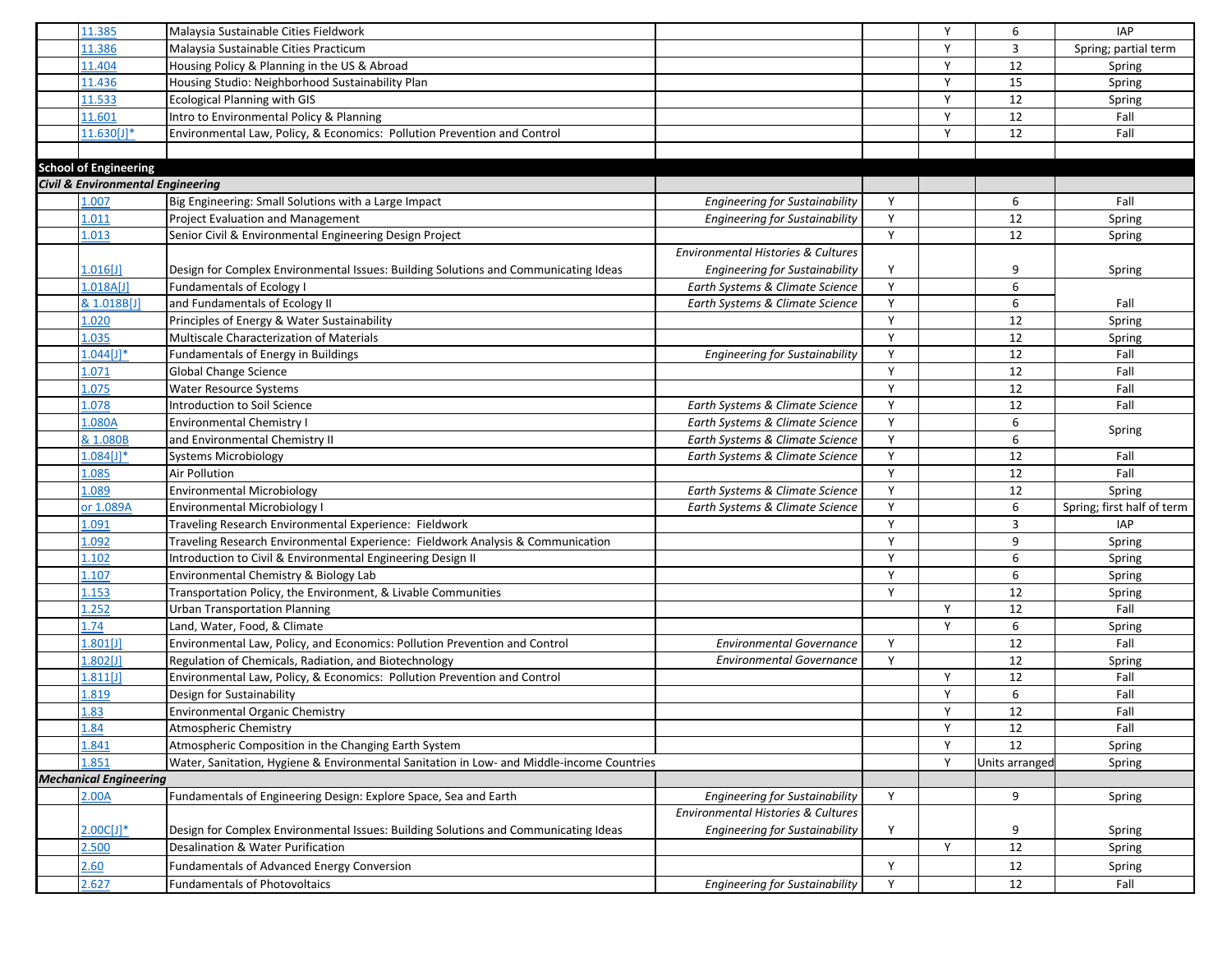|                  |                                            |                                                                                                                  | <b>Environmental Governance</b>                                       |   |   |                |                        |
|------------------|--------------------------------------------|------------------------------------------------------------------------------------------------------------------|-----------------------------------------------------------------------|---|---|----------------|------------------------|
|                  | $2.651[J]$ *                               | D-Lab: Energy                                                                                                    | <b>Engineering for Sustainability</b>                                 | Υ |   | 12             | Spring                 |
|                  | 2.66[J]                                    | Fundamentals of Energy in Buildings                                                                              | <b>Engineering for Sustainability</b>                                 | Y |   | 12             | Fall                   |
|                  | 2.813                                      | Energy, Materials, & Manufacturing                                                                               |                                                                       | Y |   | 12             | Spring                 |
|                  | 2.981                                      | New England Coastal Ecology                                                                                      | Earth Systems & Climate Science                                       | Y |   | $\overline{3}$ | <b>IAP</b>             |
|                  | <b>Materials Science &amp; Engineering</b> |                                                                                                                  |                                                                       |   |   |                |                        |
|                  | 3.081                                      | Industrial Ecology of Materials                                                                                  |                                                                       | Y |   | 12             | Fall                   |
|                  |                                            |                                                                                                                  | Environmental Histories & Cultures                                    |   |   |                |                        |
|                  | 3.094                                      | Materials in Human Experience                                                                                    | <b>Engineering for Sustainability</b>                                 | Y |   | 9              | Spring                 |
|                  | 3.18                                       | Materials Science & Engineering of Clean Energy                                                                  |                                                                       | Y |   | 12             | Spring                 |
|                  | 3.19                                       | Sustainable Chemical Metallurgy                                                                                  |                                                                       | Y |   | 12             | Spring                 |
|                  |                                            |                                                                                                                  | Environmental Histories & Cultures                                    |   |   |                |                        |
|                  | 3.982                                      | The Ancient Andean World                                                                                         | Earth Systems & Climate Science                                       | Y |   | 9              | Fall                   |
|                  |                                            |                                                                                                                  | Environmental Histories & Cultures                                    |   |   |                |                        |
|                  | 3.983                                      | Ancient Mesoamerican Civilization                                                                                | <b>Engineering for Sustainability</b>                                 | Y |   | 9              | Spring                 |
|                  | <b>Chemical Engineering</b>                |                                                                                                                  |                                                                       |   |   |                |                        |
|                  | 10.04                                      | A Philosophical History of Energy                                                                                | <b>Environmental Histories &amp; Cultures</b>                         | Y |   | 12             | Spring                 |
|                  | 10.05                                      | Foundational Analyses of Problems in Energy and the Environment                                                  | <b>Environmental Histories &amp; Cultures</b>                         | Y |   | 12             | Spring                 |
|                  | 10.489                                     | Concepts in Modern Heterogeneous Catalysis                                                                       |                                                                       | Y |   | 9              | Spring                 |
|                  | <b>Biological Engineering</b>              |                                                                                                                  |                                                                       |   |   |                |                        |
|                  | 20.106[J]                                  | <b>Systems Microbiology</b>                                                                                      | Earth Systems & Climate Science                                       | Y |   | 12             | Fall                   |
|                  | <b>Nuclear Science &amp; Engineering</b>   |                                                                                                                  |                                                                       |   |   |                |                        |
|                  | 22.033                                     | Nuclear Systems Design Project                                                                                   | <b>Engineering for Sustainability</b>                                 | Y |   | 15             | Fall                   |
|                  | 22.04[J]                                   | Social Problems of Nuclear Energy                                                                                | <b>Engineering for Sustainability</b>                                 | Y |   | 12             | Fall                   |
|                  | 22.081[J]                                  | Introduction to Sustainable Energy                                                                               | <b>Engineering for Sustainability</b>                                 | Y |   | 12             | Fall                   |
|                  |                                            |                                                                                                                  |                                                                       |   |   |                |                        |
|                  |                                            |                                                                                                                  |                                                                       |   |   |                |                        |
|                  |                                            |                                                                                                                  |                                                                       |   |   |                |                        |
| <b>Economics</b> |                                            | <b>School of Humanities, Arts, &amp; Social Sciences</b>                                                         |                                                                       |   |   |                |                        |
|                  | 14.42                                      | <b>Environmental Policy &amp; Economics</b>                                                                      |                                                                       | Y |   | 12             | Spring                 |
|                  |                                            | <b>Energy Economics &amp; Policy</b>                                                                             |                                                                       |   | Y | 12             |                        |
|                  | 14.444                                     |                                                                                                                  |                                                                       |   |   |                | Spring                 |
|                  | <b>Political Science</b>                   |                                                                                                                  |                                                                       | Y |   |                |                        |
|                  | 17.051                                     | <b>Ethics of Energy Policy</b>                                                                                   | Environmental Histories & Cultures<br><b>Environmental Governance</b> | Y |   | 12<br>12       | Fall<br>Fall           |
|                  | 17.181                                     | Sustainability: Political Economy, Science, and Policy                                                           | <b>Environmental Governance</b>                                       | Y |   | 12             | Fall                   |
|                  | 17.309[J]                                  | Science, Technology, and Public Policy                                                                           |                                                                       |   | Y | 12             | Fall                   |
|                  | 17.310[J]                                  | Science, Technology, and Public Policy                                                                           | <b>Environmental Governance</b>                                       | Y |   | 12             | Fall                   |
|                  | $17.393[J]$ *<br>17.395[J]*                | Environmental Law, Policy, and Economics: Pollution Prevention and Control<br>Introduction to Sustainable Energy | Engineering for Sustainability                                        | Y |   | 12             | Fall                   |
|                  | 17.411                                     |                                                                                                                  | <b>Environmental Governance</b>                                       | Y |   | 12             |                        |
| Anthropology     |                                            | Globalization, Migration, and International Relations                                                            |                                                                       |   |   |                | Spring                 |
|                  | 21A.155                                    | Food, Culture, and Politics                                                                                      | Environmental Histories & Cultures                                    | Y |   | 12             | Spring                 |
|                  | 21A.303[J]                                 | The Anthropology of Biology                                                                                      | <b>Environmental Histories &amp; Cultures</b>                         | Y |   | 12             | Fall                   |
|                  | 21A.410                                    | <b>Environmental Struggles</b>                                                                                   | <b>Environmental Governance</b>                                       | Y |   | 12             |                        |
|                  | $21A.411[J]$ *                             | People and Other Animals                                                                                         | Environmental Histories & Cultures                                    | Y |   | 12             | Spring<br>N/A          |
|                  |                                            | Environmental Conflict & Social Change                                                                           |                                                                       |   | Y | 12             |                        |
|                  | 21A.429                                    |                                                                                                                  |                                                                       |   |   |                | 2017-2018: Not offered |
|                  | <b>Global Studies &amp; Languages</b>      |                                                                                                                  |                                                                       | Y |   |                |                        |
|                  | 21G.057<br>21G.417                         | Gender in Science, Technology, & the Environment<br>Cultural Geographies of Germany: Nature, Culture, & Politics |                                                                       | Y |   | 12<br>12       | Spring<br>Spring       |
|                  |                                            |                                                                                                                  |                                                                       |   |   |                |                        |
| <b>History</b>   |                                            | <b>Environment &amp; History</b>                                                                                 |                                                                       | Y |   | 12             | Spring                 |
|                  | 21H.185[J]<br>21H.380[J]                   | People and Other Animals                                                                                         | Environmental Histories & Cultures                                    | Y |   | 12             | N/A                    |
|                  | 21H.383                                    | Technology & the Global Economy, 1000-2000                                                                       |                                                                       | Y |   | 12             | Fall                   |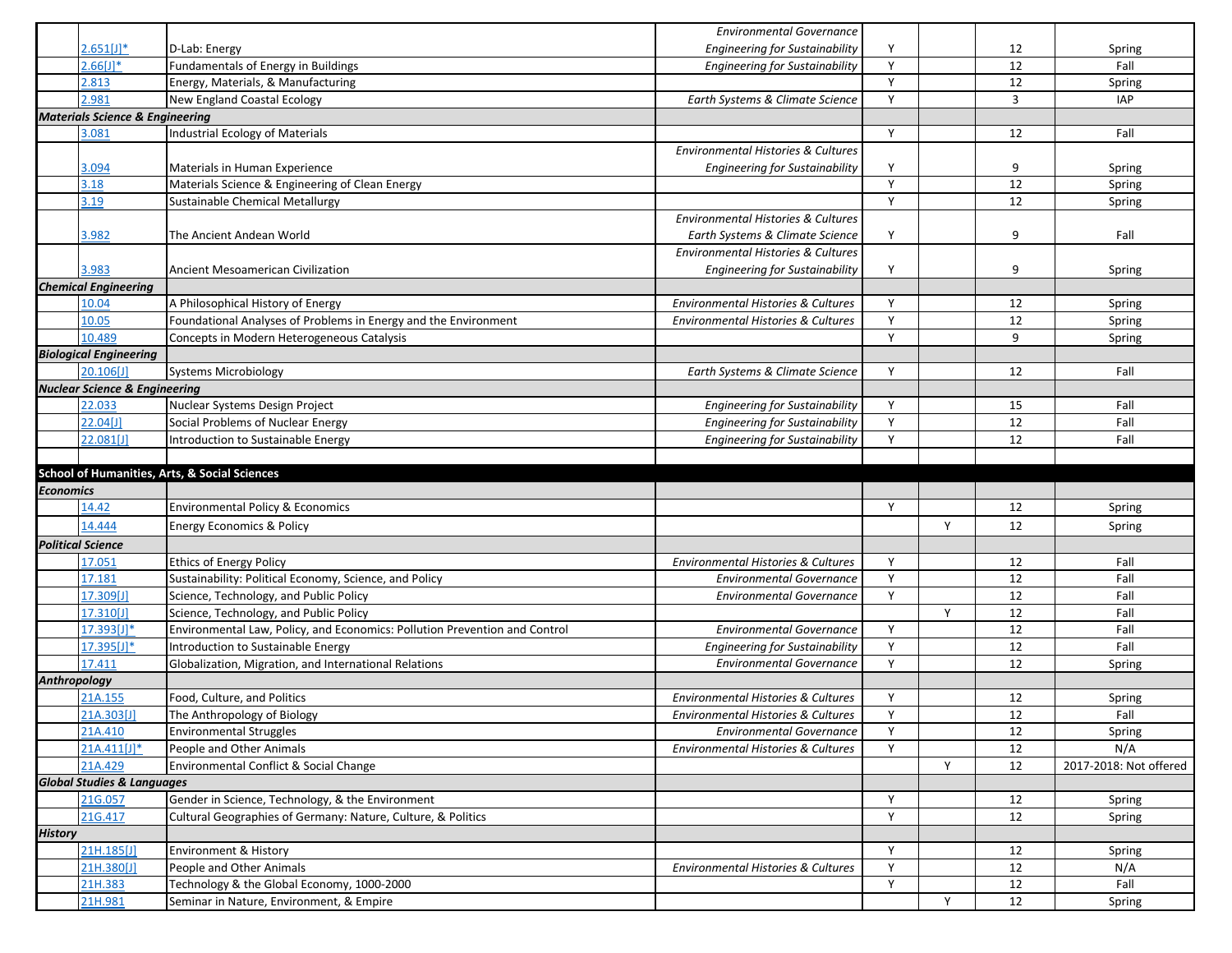| Literature       |                                   |                                                                |                                                                    |        |   |                |                        |
|------------------|-----------------------------------|----------------------------------------------------------------|--------------------------------------------------------------------|--------|---|----------------|------------------------|
|                  | 21L.449                           | The Wilds of Literature                                        | <b>Environmental Histories &amp; Cultures</b>                      | Y      |   | 12             | Spring                 |
| <b>Writing</b>   |                                   |                                                                |                                                                    |        |   |                |                        |
|                  | 21W.012                           | Writing & Rhetoric: Food for Thought                           |                                                                    | Y      |   | 12             | Fall                   |
|                  | 21W.036                           | Science Writing & New Media: Writing & the Environment         |                                                                    | Y      |   | 12             | Fall                   |
|                  | 21W.775                           | Writing about Nature & Environmental Issues                    |                                                                    | Y      |   | 12             | Spring                 |
|                  | <b>Linguistics and Philosophy</b> |                                                                |                                                                    |        |   |                |                        |
|                  | 24.03                             | Good Food: The Ethics and Politics of Food                     | Environmental Histories & Cultures                                 | Y      |   | 12             | Spring                 |
|                  | Science, Technology, & Society    |                                                                |                                                                    |        |   |                |                        |
|                  | <b>STS.009</b>                    | <b>Evolution and Society</b>                                   | Environmental Histories & Cultures                                 | Y      |   | 12             | 2017-2018: Not offered |
|                  | <b>STS.032</b>                    | Energy, Environment, and Society                               | Environmental Histories & Cultures                                 | Y      |   | 12             | Spring                 |
|                  | STS.033[J]*                       | People and the Planet: Environmental Histories and Engineering | ******* Core Subject *******                                       | Y      |   | 12             | Spring                 |
|                  | STS.060[J]*                       | The Anthropology of Biology                                    | <b>Environmental Histories &amp; Cultures</b>                      | Y      |   | 12             | Fall                   |
|                  | STS.082[J]*                       | Science, Technology, and Public Policy                         | <b>Environmental Governance</b>                                    | Y      |   | 12             | Fall                   |
|                  | STS.084[J]*                       | Social Problems of Nuclear Energy                              | <b>Engineering for Sustainability</b>                              | Y      |   | 12             | Fall                   |
|                  | <b>STS.088</b>                    | Africa for Engineers                                           |                                                                    | Y      |   | 12             | 2017-2018: Not offered |
|                  | STS.482[J]*                       | Science, Technology, and Public Policy                         |                                                                    |        | Y | 12             | Fall                   |
|                  |                                   |                                                                |                                                                    |        |   |                |                        |
|                  |                                   |                                                                |                                                                    |        |   |                |                        |
|                  | <b>School of Science</b>          |                                                                |                                                                    |        |   |                |                        |
| <b>Chemistry</b> |                                   |                                                                |                                                                    |        |   |                |                        |
|                  | 5.00                              | Energy Technology & Policy: From Principles to Practice        |                                                                    |        | Y | 9              | Spring                 |
|                  | 5.37                              | Organic & Inorganic Laboratory                                 |                                                                    | Y      |   | Units arranged | Fall, Spring           |
| <b>Biology</b>   |                                   |                                                                |                                                                    |        |   |                |                        |
|                  | 7.30A[J]                          | <b>Fundamentals of Ecology I</b>                               |                                                                    | Y      |   | 6              |                        |
|                  | & 7.30B[J]*                       | and Fundamentals of Ecology II                                 | Earth Systems & Climate Science<br>Earth Systems & Climate Science | Y      |   | 6              | Fall                   |
|                  |                                   |                                                                |                                                                    |        |   |                |                        |
| <b>Physics</b>   | 8.21                              |                                                                |                                                                    | Y      |   | 12             |                        |
|                  |                                   | Physics of Energy                                              | Earth Systems & Climate Science                                    |        |   |                | Spring                 |
|                  |                                   | Earth, Atmospheric, & Planetary Sciences                       |                                                                    |        |   |                |                        |
|                  |                                   |                                                                | Earth Systems & Climate Science                                    |        |   |                |                        |
|                  | 12                                | Solving Complex Problems                                       | <b>Engineering for Sustainability</b>                              | Y<br>Y |   | 9              | Fall                   |
|                  | 12.001                            | Introduction to Geology                                        | Earth Systems & Climate Science                                    | Y      |   | 12             | Fall                   |
|                  | 12.002                            | Introduction to Geophysics and Planetary Science               | Earth Systems & Climate Science                                    |        |   | 12             | Spring                 |
|                  | 12.003                            | Introduction to Atmosphere, Ocean, and Climate Dynamics        | Earth Systems & Climate Science                                    | Y      |   | 12             | Fall                   |
|                  | 12.007                            | Geobiology: History of Life on Earth                           | Earth Systems & Climate Science                                    | Y      |   | 12             | Spring                 |
|                  | 12.009                            | Nonlinear Dynamics: The Natural Environment                    |                                                                    | Y      |   | 12             | Spring                 |
|                  | 12.021                            | Earth Science, Energy, and the Environment                     | Earth Systems & Climate Science                                    | Y      |   | 12             | Fall                   |
|                  | $12.031A[J]$ *                    | <b>Fundamentals of Ecology I</b>                               | Earth Systems & Climate Science                                    | Y      |   | 6              | Fall                   |
|                  | & 12.031B[J]*                     | and Fundamentals of Ecology II                                 | Earth Systems & Climate Science                                    | Y      |   | 6              |                        |
|                  | 12.086                            | Modeling Environmental Complexity                              |                                                                    | Y      |   | 12             | Fall                   |
|                  | 12.102                            | <b>Environmental Earth Science</b>                             | Earth Systems & Climate Science                                    | Y      |   | 12             | Fall                   |
|                  | 12.104                            | Geochemistry of the Earth and Planets                          | Earth Systems & Climate Science                                    | Y      |   | 12             | Fall                   |
|                  | 12.12                             | Environmental Earth Science Field Course                       | Earth Systems & Climate Science                                    | Y      |   | 6              | <b>IAP</b>             |
|                  | 12.17                             | <b>Essentials of Geology</b>                                   | Earth Systems & Climate Science                                    | Y      |   | 12             | Fall                   |
|                  | 12.174                            | Biogeochemistry of Natural and Perturbed Systems               | Earth Systems & Climate Science                                    | Y      |   | 12             | Spring                 |
|                  | 12.213                            | <b>Alternate Energy Sources</b>                                | <b>Engineering for Sustainability</b>                              | Y      |   | 6              | IAP                    |
|                  | 12.301                            | Climate Science                                                |                                                                    | Y      |   | 12             | Fall                   |
|                  | 12.306                            | Atmospheric Physics & Chemistry                                |                                                                    | Y      |   | 12             | Spring                 |
|                  | 12.307                            | Weather and Climate Laboratory                                 | Earth Systems & Climate Science                                    | Y      |   | 15             | Spring                 |
|                  | 12.335                            | Experimental Atmospheric Chemistry                             | Earth Systems & Climate Science                                    | Y      |   | 12             | Fall                   |
|                  |                                   |                                                                |                                                                    |        |   |                |                        |
|                  | 12.340                            | <b>Global Warming Science</b>                                  |                                                                    | Y      |   | 12             | Spring                 |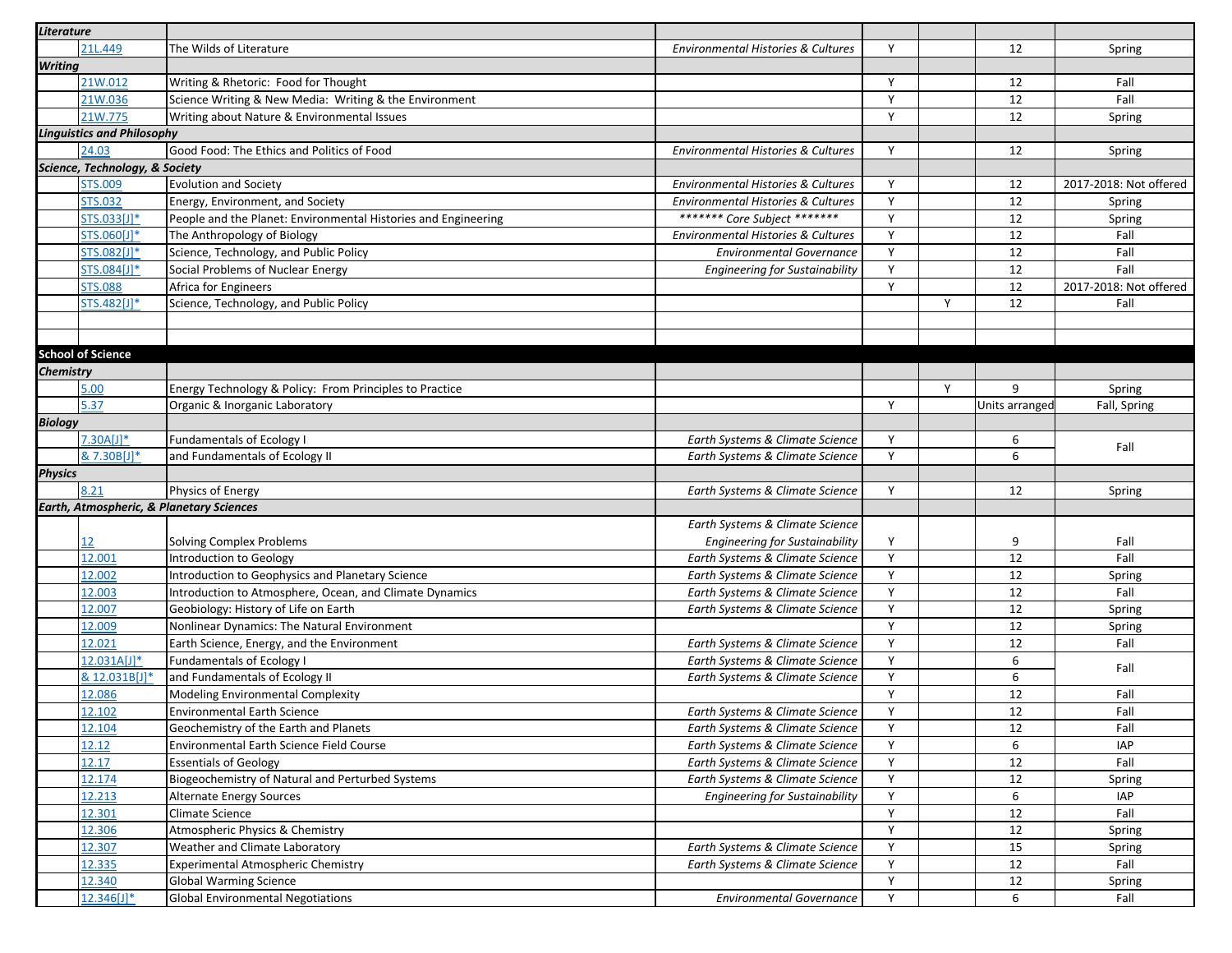|                        | 12.349                            | Mechanisms and Models of the Global Carbon Cycle                                    | Earth Systems & Climate Science               | Y |   | 12     | Spring                     |
|------------------------|-----------------------------------|-------------------------------------------------------------------------------------|-----------------------------------------------|---|---|--------|----------------------------|
|                        | 12.372                            | <b>Elements of Modern Oceanography</b>                                              |                                               | Y |   | 12     | Fall                       |
|                        |                                   |                                                                                     | Earth Systems & Climate Science               |   |   |        |                            |
|                        | 12.385                            | Science, Politics, and Environmental Policy                                         | <b>Environmental Governance</b>               | Y |   | 9      | Fall                       |
|                        | $12.386[J]$ *                     | Environment & History                                                               |                                               | Y |   | 12     | Spring                     |
|                        | 12.387[J]                         | People and the Planet: Environmental Governance and Science                         | ******* Core Subject *******                  | Y |   | 9      | Fall                       |
|                        | 12.39                             | Fluid Dynamics of the Atmosphere and Ocean                                          |                                               | Y |   | $12\,$ | Fall                       |
|                        | 12.707                            | The History of Earth's Climate                                                      |                                               |   | Y | 12     | 2017-2018: Not offered     |
|                        | 12.740                            | Paleoceanography                                                                    |                                               |   | Y | 12     | Spring                     |
|                        | 12.860                            | Climate Variability & Diagnostics                                                   |                                               |   | Y | 12     | Spring                     |
|                        |                                   |                                                                                     |                                               |   |   |        |                            |
|                        |                                   |                                                                                     |                                               |   |   |        |                            |
|                        | <b>Sloan School of Management</b> |                                                                                     |                                               |   |   |        |                            |
| <b>Management</b>      |                                   |                                                                                     |                                               |   |   |        |                            |
|                        |                                   |                                                                                     |                                               |   |   |        | Spring; second half of     |
|                        | 15.014                            | Applied Macro- & International Economics II                                         |                                               |   | Y | 6      | term                       |
|                        | 15.026                            | Global Climate Change: Economics, Science, & Policy                                 |                                               | Y |   | 9      | Spring                     |
|                        | 15.031                            | Energy Decisions, Markets & Policies                                                |                                               | Y |   | 12     | Fall                       |
|                        | 15.569                            | Leadership Lab: Leading Sustainable Systems                                         |                                               |   | Y | 15     | Fall, IAP                  |
|                        | 15.663[J]*                        | Environmental Law, Policy, & Economics: Pollution Prevention and Control            |                                               |   | Y | 12     | Fall                       |
|                        | 15.723                            | Advanced Applied Macroeconomics & International Institutions                        |                                               |   | Y | 6      | IAP, Spring                |
|                        |                                   |                                                                                     | <b>Environmental Governance</b>               |   |   |        |                            |
|                        | 15.772[J]*                        | D-Lab: Supply Chains                                                                | <b>Engineering for Sustainability</b>         | Y |   | 12     | Fall                       |
|                        | $15.874[J]$ *                     | People and the Planet: Environmental Governance and Science                         | ******* Core Subject *******                  | Y |   | 9      | Fall                       |
|                        |                                   |                                                                                     |                                               |   |   |        | Spring; second half of     |
|                        | 15.878                            | Capstone Seminar in Sustainability                                                  |                                               |   | Y | 6      | term                       |
|                        |                                   |                                                                                     |                                               |   |   |        |                            |
|                        | 15.913                            | <b>Strategies for Sustainable Business</b>                                          |                                               |   | Y | 6      | Spring; first half of term |
|                        | 15.915                            | Laboratory for Sustainable Business                                                 |                                               |   | Y | 6      | Spring                     |
|                        | 15.933                            | Strategic Opportunities in Energy                                                   |                                               |   | Y | 6      | Fall; first half of term   |
|                        |                                   |                                                                                     |                                               |   |   |        |                            |
|                        |                                   |                                                                                     |                                               |   |   |        |                            |
| <b>Other Programs</b>  |                                   |                                                                                     |                                               |   |   |        |                            |
| <b>Edgerton Center</b> |                                   |                                                                                     |                                               |   |   |        |                            |
|                        |                                   |                                                                                     | <b>Environmental Governance</b>               |   |   |        |                            |
|                        |                                   |                                                                                     | <b>Environmental Histories &amp; Cultures</b> |   |   |        |                            |
|                        | EC.701[J]                         | D-Lab: Development                                                                  | <b>Engineering for Sustainability</b>         | Y |   | 12     | Fall                       |
|                        |                                   |                                                                                     | <b>Environmental Governance</b>               |   |   |        |                            |
|                        | EC.711[J]                         | D-Lab: Energy                                                                       | <b>Engineering for Sustainability</b>         | Υ |   | 12     | Spring                     |
|                        | EC.713[J]*                        | D-Lab Schools: Building Technology Laboratory                                       | <b>Engineering for Sustainability</b>         | Y |   | 12     | Fall                       |
|                        |                                   |                                                                                     | <b>Environmental Governance</b>               |   |   |        |                            |
|                        |                                   |                                                                                     | Earth Systems & Climate Science               |   |   |        |                            |
|                        | EC.714                            | D-Lab: Earth                                                                        | <b>Engineering for Sustainability</b>         | Y |   | 6      | Spring                     |
|                        |                                   |                                                                                     | <b>Environmental Governance</b>               |   |   |        |                            |
|                        |                                   |                                                                                     | Environmental Histories & Cultures            |   |   |        |                            |
|                        | EC.715                            | D-Lab: Water, Sanitation, Hygiene and Environmental Innovations for the Common Good | <b>Engineering for Sustainability</b>         | Y |   | 9      | Fall                       |
|                        |                                   |                                                                                     | <b>Environmental Governance</b>               |   |   |        |                            |
|                        | EC.716                            | D-Lab: Waste                                                                        | <b>Engineering for Sustainability</b>         | Y |   | 9      | Fall                       |
|                        |                                   |                                                                                     | <b>Environmental Governance</b>               |   |   |        |                            |
|                        | EC.733[J]                         | D-Lab: Supply Chains                                                                | Engineering for Sustainability                | Y |   | 12     | Fall                       |
|                        |                                   |                                                                                     | Environmental Histories & Cultures            |   |   |        |                            |
|                        | $EC.746[J]$ *                     | Design for Complex Environmental Issues: Building Solutions and Communicating Ideas | <b>Engineering for Sustainability</b>         | Y |   | 9      | Spring                     |